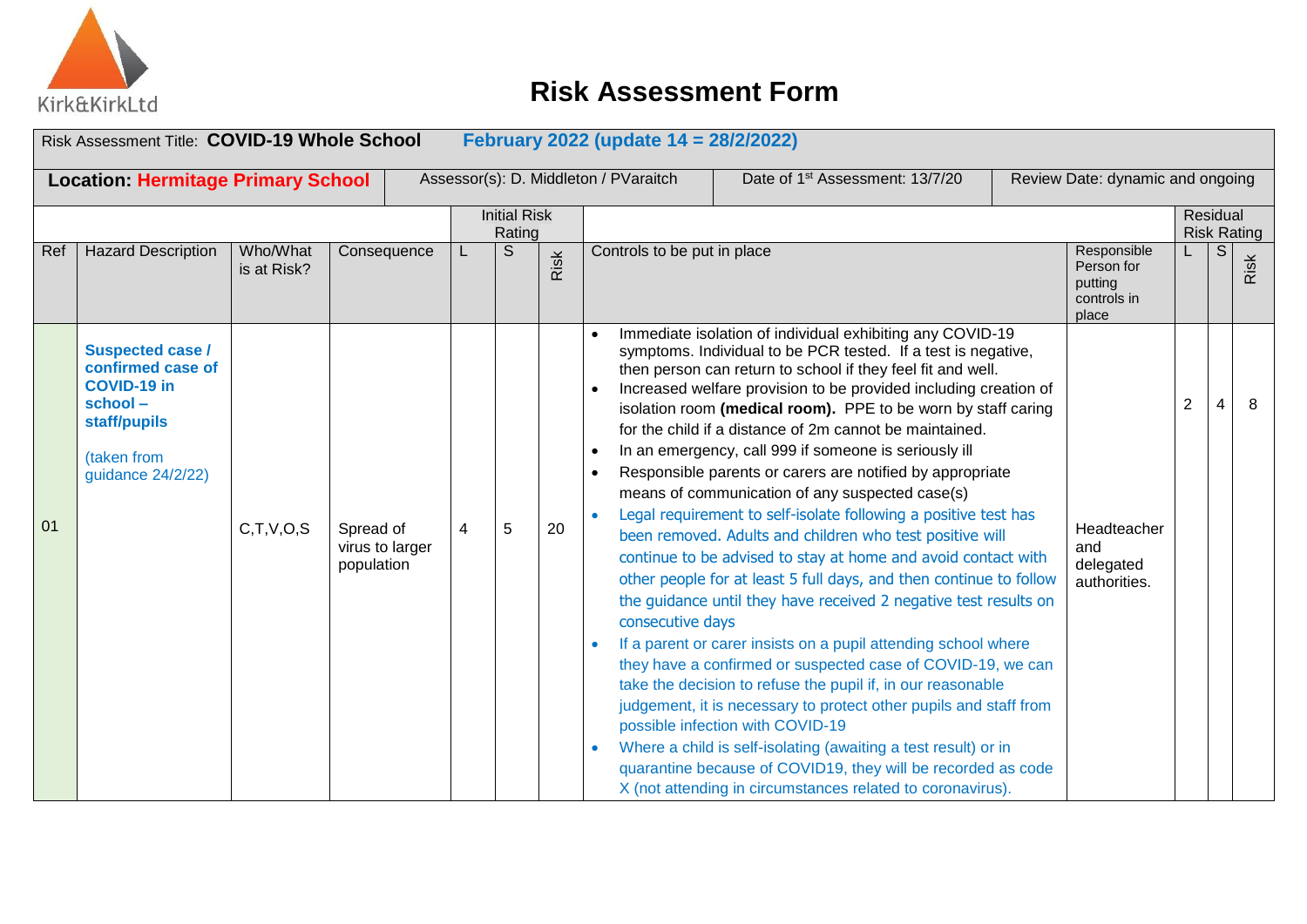

|    |                                              |  |  |  | Where they are unable to attend because they have a<br>confirmed case of COVID-19 they will be recorded as code I<br>(illness). For pupils abroad who are facing challenges to return,<br>code X is unlikely to apply. In some specific cases, code Y<br>(unable to attend due to exceptional circumstances) will apply<br>If member is still unwell, they must get medical advice and<br>continue to self-isolate. An asymptomatic person who has<br>tested positive, will need to self-isolate for a further 5 days if<br>within the initial self-isolation period they develop symptoms.<br>They must commence with LFD testing as above on day 5.<br>Deep clean of items and areas that individual(s) may have<br>come into contact with (hub toilet)<br>Other staff members, parents and carers advised of situation<br>and steps taken by the school to keep the environment safe<br>Good levels of personal hygiene encouraged at all times as per<br>current PHE/DFE guidelines.<br>Hand wash stations/sanitizers in each classroom and all office<br>areas. Increased hand washing particularly before/after breaks-<br>lunchtimes, when changing classroom-setting. Staff to<br>supervise pupils washing hands to ensure hand washing<br>measures are adhered to<br>Monitoring of staff and pupils returning to school after periods of<br>self-isolation using visual appearance of wellbeing.<br>Inform DfE/LBH PH team of positive case. If there are several<br>confirmed cases within 10 days, school must contact DfE<br>helpline to determine if there is an outbreak. You can reach<br>them by calling the DfE helpline on 0800 046 8687 and<br>selecting option 1 for advice on the action to take in response to<br>a positive case |  |  |
|----|----------------------------------------------|--|--|--|---------------------------------------------------------------------------------------------------------------------------------------------------------------------------------------------------------------------------------------------------------------------------------------------------------------------------------------------------------------------------------------------------------------------------------------------------------------------------------------------------------------------------------------------------------------------------------------------------------------------------------------------------------------------------------------------------------------------------------------------------------------------------------------------------------------------------------------------------------------------------------------------------------------------------------------------------------------------------------------------------------------------------------------------------------------------------------------------------------------------------------------------------------------------------------------------------------------------------------------------------------------------------------------------------------------------------------------------------------------------------------------------------------------------------------------------------------------------------------------------------------------------------------------------------------------------------------------------------------------------------------------------------------------------------------------------------------------------------------------------------------|--|--|
| 02 | <b>Close contact with</b><br>a confirmed C19 |  |  |  | Fully vaccinated close contacts and those aged under 18 are<br>not required to test daily for 7 days, legal requirement has been<br>removed                                                                                                                                                                                                                                                                                                                                                                                                                                                                                                                                                                                                                                                                                                                                                                                                                                                                                                                                                                                                                                                                                                                                                                                                                                                                                                                                                                                                                                                                                                                                                                                                             |  |  |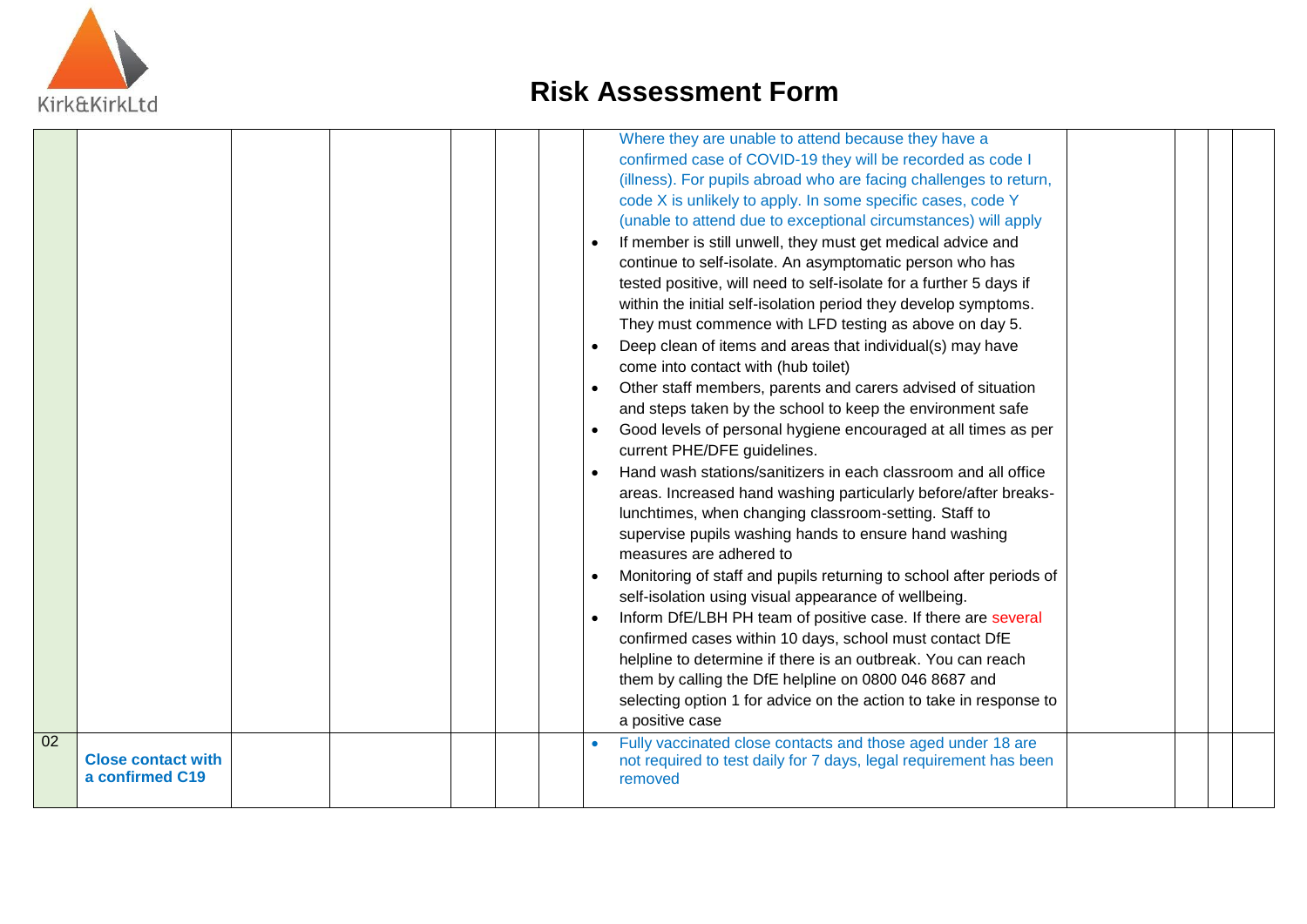

|    | case (taken from<br>guidance 24/2/22)                                                                                                                    | C, T, V, O, S | Spread of<br>virus to larger<br>population                          |   | 5 | 20 | Close contacts should consider limiting contact with people who<br>Headteacher<br>and<br>are at higher risk from COVID-19<br>delegated<br>Whole classes or year groups should not be routinely identified<br>authorities.<br>as close contacts                                                                                                                                                                                                                                                                                                                                                                                                                                                                                                                                                                  |                |   | 8 |
|----|----------------------------------------------------------------------------------------------------------------------------------------------------------|---------------|---------------------------------------------------------------------|---|---|----|-----------------------------------------------------------------------------------------------------------------------------------------------------------------------------------------------------------------------------------------------------------------------------------------------------------------------------------------------------------------------------------------------------------------------------------------------------------------------------------------------------------------------------------------------------------------------------------------------------------------------------------------------------------------------------------------------------------------------------------------------------------------------------------------------------------------|----------------|---|---|
| 03 | <b>Importation of</b><br>virus to school by<br>other third<br>parties:<br>-this includes<br>school meals<br>provider Taylor<br><b>Shaw</b><br>-workshops | C,T,V,O,S     | Spread of<br>virus to larger<br>population                          | 3 | 5 | 15 | Workshops/Trips can take place as long as there is a risk<br>assessment which details C19 control measures<br>Whole school events to be risk assessed<br>$\bullet$<br>Reduced Parents/carers in school<br>Essential contractors, health visitors, social workers allowed on<br>Headteacher<br>$\bullet$<br>to site whilst pupils are present. Visitors to complete declaration<br>and<br>delegated<br>before entering school. Visitors will sanitise hands on entry<br>authorities.<br>Staff to report any unsafe conditions<br>Check all critical services i.e gas electricity and water are in<br>good working order before school reopens<br>Taylor Shaw have shared their comprehensive risk<br>assessment, which they review monthly. Taylor Shaw staff have<br>also read the schools C19 risk assessment. |                | 5 | 5 |
| 04 | <b>Emergency partial</b><br>or full closure of<br>school due to<br>local lockdown                                                                        | C,T,V,O,S     | Knock on<br>effect for front<br>line medical<br>staff and<br>carers | 3 | 5 | 15 | Only where permission or instruction is given by the DFE or<br>local authority (contact DfE each time using their advice line)<br>If there is a shortage of staff consideration given to shortening<br>of the school day and or week, remote learning/flexible learning<br>Any additional measures required in communal areas as<br>advised by PHE for local outbreaks/local lockdown (contingency<br>plan: 5 positive cases within a 10-day period)<br>Headteacher<br>Briefings to be given by the headteacher on any further<br>and<br>developments and latest guidance via daily green email<br>delegated<br>Use of Google Classroom and Class Dojo to enable pupils to<br>$\bullet$<br>authorities.<br>learn remotely during periods of isolation                                                           | $\overline{2}$ |   | 8 |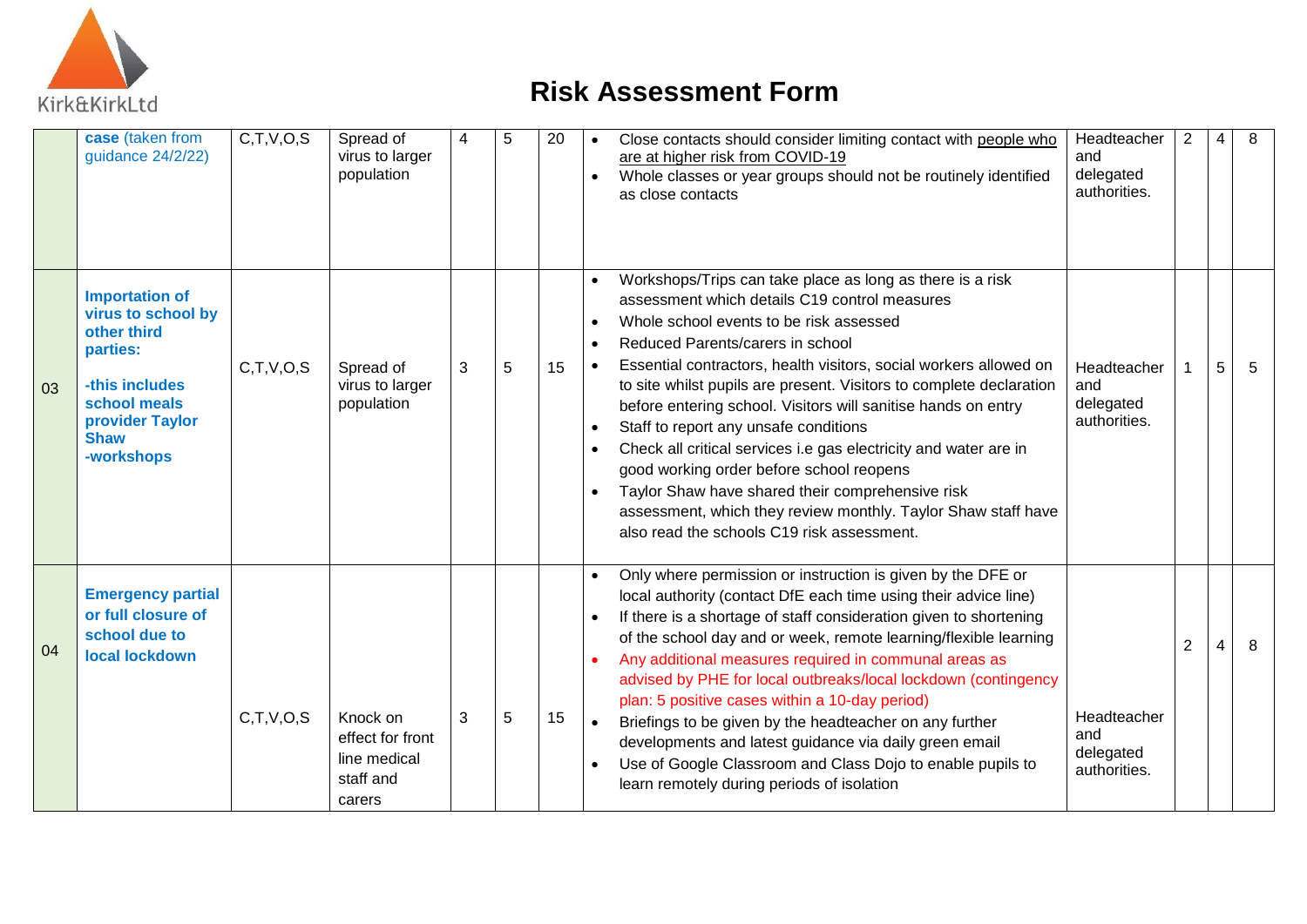

|    |                                                                                                                                                                                           |           | Additional risk<br>and exposure<br>to elderly and<br>vulnerable<br>persons                            |   | Staff to be prepared to develop and provide work resources for<br>pupils to use<br>Check all relevant contact details for parents, carers and<br>external agencies are up to date<br>All absences are recorded/monitored via SIMs<br>$\bullet$<br>Check there are enough first aiders, paediatric on site for the<br>amount of pupils attending.<br>Check there is a designated safeguard lead available to deal<br>with any safeguarding issues that may arise.<br>Check all staff are aware and familiar with the new risk control<br>measures put in place, utilise staff training to review/practice<br>any new measures<br>Check all critical services i.e gas electricity and water are in<br>good working order |    |                        |                                                                                                                                                                                                                                                                                                                                                                                                                                                                                                                                                                                                                                                                                                                                                                                                                                                                                     |                                                 |   |   |
|----|-------------------------------------------------------------------------------------------------------------------------------------------------------------------------------------------|-----------|-------------------------------------------------------------------------------------------------------|---|------------------------------------------------------------------------------------------------------------------------------------------------------------------------------------------------------------------------------------------------------------------------------------------------------------------------------------------------------------------------------------------------------------------------------------------------------------------------------------------------------------------------------------------------------------------------------------------------------------------------------------------------------------------------------------------------------------------------|----|------------------------|-------------------------------------------------------------------------------------------------------------------------------------------------------------------------------------------------------------------------------------------------------------------------------------------------------------------------------------------------------------------------------------------------------------------------------------------------------------------------------------------------------------------------------------------------------------------------------------------------------------------------------------------------------------------------------------------------------------------------------------------------------------------------------------------------------------------------------------------------------------------------------------|-------------------------------------------------|---|---|
| 05 | <b>Staff and pupils</b><br>returning after<br>absence<br><b>Supporting</b><br><b>Wellbeing</b><br><b>Supporting</b><br><b>Bereavement</b><br><b>Supporting</b><br>c.<br><b>Transition</b> | C,T,V,O,S | Unfamiliarity<br>with new<br>procedures<br>resulting in<br>spread of virus<br>to larger<br>population | 4 | 5                                                                                                                                                                                                                                                                                                                                                                                                                                                                                                                                                                                                                                                                                                                      | 20 | $\bullet$<br>$\bullet$ | Staff, pupils to ensure they are fully fit and healthy when<br>returning from a C19 positive case absence<br>The pupil or staff member who tested positive for coronavirus<br>(COVID-19) can return to their normal routine and stop self-<br>isolating after they have finished their isolation period and their<br>symptoms have gone or if they continue to have only a residual<br>cough or anosmia. This is because a cough or anosmia can last<br>for several weeks once the infection has gone<br>Briefing by headteacher on latest guidance and any changes to<br>procedures<br>Management will promote health and wellbeing awareness to<br>staff at regular intervals<br>Open door policy for those who feel they need extra support<br>Line managers will offer support to staff who have been<br>affected by COVID-19 or have family members who have been<br>affected. | Headteacher<br>and<br>delegated<br>authorities. | 2 | 8 |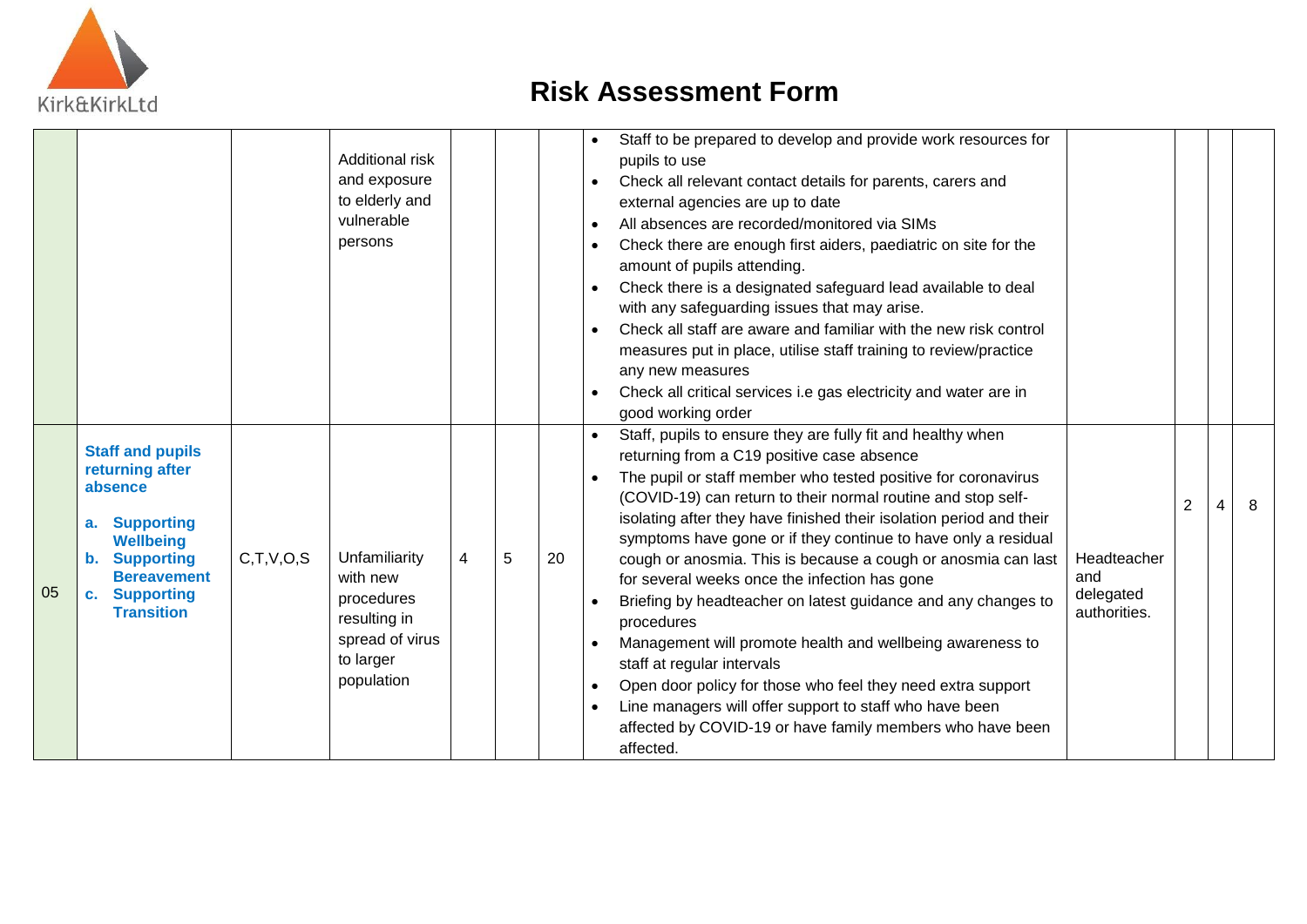

|    |                                                                                                                                 |           |                                            |                |   |    | Suitable PPE / RPE to be provided to welfare including FFP3<br>protective masks (BS EN 149) and impermeable chemical<br>protective gloves (BS EN 374-5).<br>PPE / RPE to be stored in clean bags adjacent to first aid<br>$\bullet$<br>stations located throughout the school premises.<br>Increased PSHE lessons for pupils to support their wellbeing<br>$\bullet$<br>School will apply the Bereavement Policy which includes the<br>$\bullet$<br>Borough guidance (clear support identified for<br>pupils/families/staff)<br>All staff have continued access to the school's external<br>Counselling Service as well as access to school Well-being<br>officer. EAP service on 0800 243 458<br>EHCP pupils will receive transition documents to support their<br>return to school. Where necessary, individual risk assessments<br>for pupils will be prepared and followed                                                                                                                                                                             |   |
|----|---------------------------------------------------------------------------------------------------------------------------------|-----------|--------------------------------------------|----------------|---|----|------------------------------------------------------------------------------------------------------------------------------------------------------------------------------------------------------------------------------------------------------------------------------------------------------------------------------------------------------------------------------------------------------------------------------------------------------------------------------------------------------------------------------------------------------------------------------------------------------------------------------------------------------------------------------------------------------------------------------------------------------------------------------------------------------------------------------------------------------------------------------------------------------------------------------------------------------------------------------------------------------------------------------------------------------------|---|
| 06 | <b>Avoidance of</b><br><b>Cross</b><br>contamination<br>between staff<br>members and<br>pupils:<br>general<br>a)<br>environment | C,T,V,O,S | Spread of<br>virus to larger<br>population | $\overline{4}$ | 5 | 20 | Adequate amounts of cleaning products and PPE ordered to<br>maintain a stock level and avoid shortages.<br>Soft furnishings can be replaced, but cleaned regularly<br>$\bullet$<br>Soft furnishings used in EYFS (carpet and foam mats) to be<br>$\overline{2}$<br>Headteacher<br>$\overline{4}$<br>sanitised after use<br>and<br>All internal doors propped open for air circulation/ventilation<br>delegated<br>$\bullet$<br>authorities.<br>Continue to leave internal/external doors and windows propped<br>open for good, fresh air circulation during break times,<br>lunchtimes, empty classrooms. In communal areas leave open.<br>$LS = during in class learning, have break out windows$<br>open/class windows open for ventilation (external door may be<br>closed if very cold). $US =$ during in class learning, close<br>external windows if very cold, however open roof windows for<br>continued ventilation.<br>CO2 Monitors must remain on at all times in each classroom,<br>when beepers go off, open windows and fully ventilate room | 8 |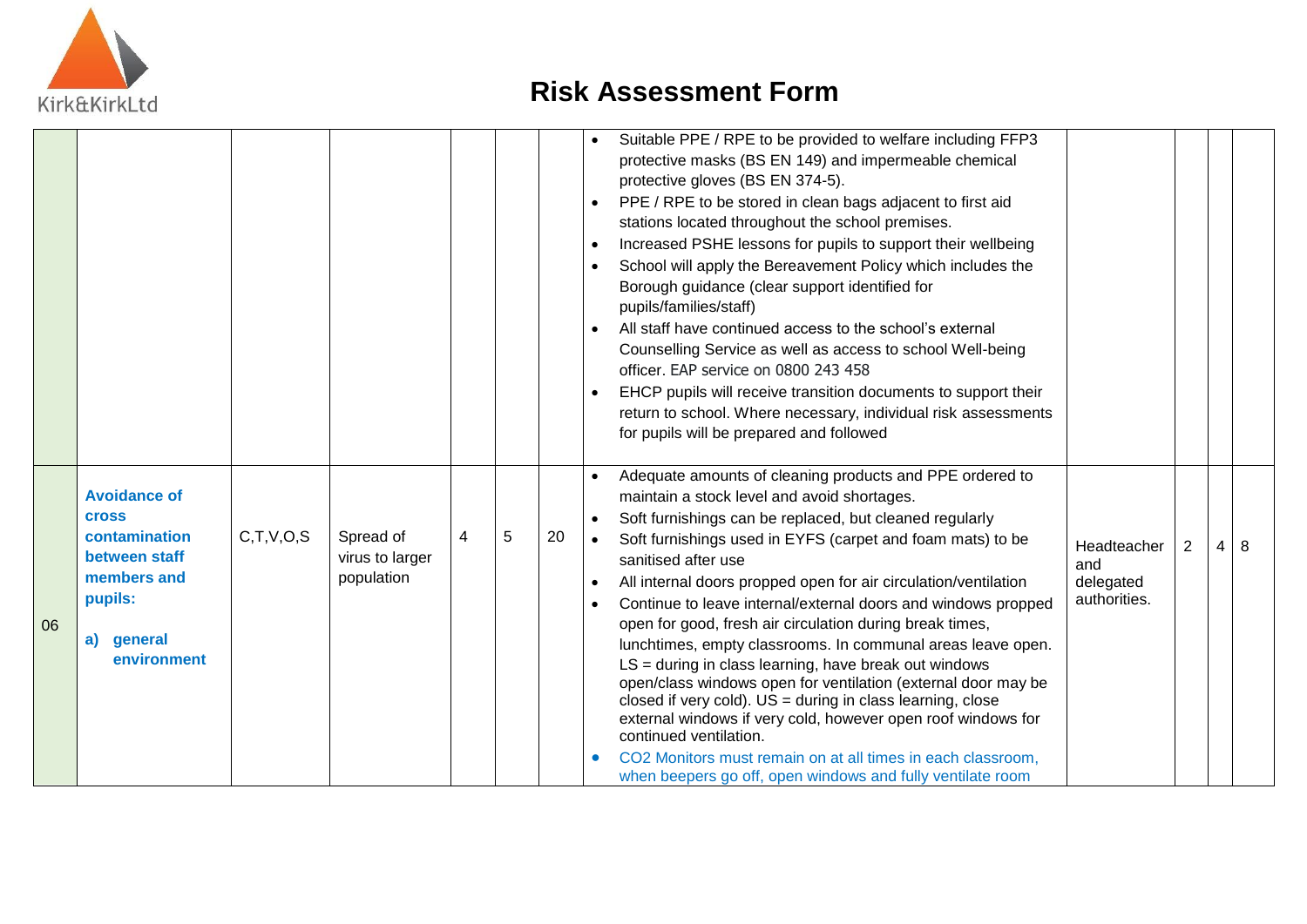

|  |  |  |           | All work surfaces touch points are cleaned and disinfected at        |  |  |
|--|--|--|-----------|----------------------------------------------------------------------|--|--|
|  |  |  |           | regular intervals during the day, including breakout areas           |  |  |
|  |  |  |           | Ensure waste is removed daily in a safe manner whilst working        |  |  |
|  |  |  |           | suitable PPE where necessary.                                        |  |  |
|  |  |  |           | Education of pupils to reinforce the importance of good              |  |  |
|  |  |  |           | personal hygiene promoting the 'catch it, bin it, kill it' approach. |  |  |
|  |  |  | $\bullet$ | Increased handwashing for minimum of 20 seconds using                |  |  |
|  |  |  |           | single use paper towels to dry where possible                        |  |  |
|  |  |  | $\bullet$ | Hand washing facilities provision to be expanded where               |  |  |
|  |  |  |           | possible at multiple points around the school                        |  |  |
|  |  |  | $\bullet$ | Regular reporting of items that need cleaning                        |  |  |
|  |  |  | $\bullet$ | Only approved cleaning chemicals are used as per COSHH               |  |  |
|  |  |  |           | COSHH assessment carried out for any new cleaning                    |  |  |
|  |  |  |           | chemicals                                                            |  |  |
|  |  |  |           | Air conditioning, Fans and mechanical air circulation systems        |  |  |
|  |  |  |           | can be used where natural ventilation exists                         |  |  |
|  |  |  | $\bullet$ | Cleaning to be undertaken in a methodical order i.e all touch        |  |  |
|  |  |  |           | points such as light switches and door handles, push plates on       |  |  |
|  |  |  |           | doors and work surfaces followed by items of equipment and           |  |  |
|  |  |  |           | floors                                                               |  |  |
|  |  |  |           | Named water bottles to be provided by parents or carers              |  |  |
|  |  |  | $\bullet$ | Suitable PPE / RPE to be provided to welfare including FFP3          |  |  |
|  |  |  |           | protective masks (BS EN 149) and impermeable chemical                |  |  |
|  |  |  |           | protective gloves (BS EN 374-5).                                     |  |  |
|  |  |  | $\bullet$ | PPE / RPE to be stored in clean bags adjacent to first aid           |  |  |
|  |  |  |           | stations located throughout the school premises.                     |  |  |
|  |  |  |           | Site will ensure waste is disposed daily wearing appropriate         |  |  |
|  |  |  |           | <b>PPE</b>                                                           |  |  |
|  |  |  | $\bullet$ | Regular briefings shared by Head, latest guidance                    |  |  |
|  |  |  |           | Additional cleaning rotas in place                                   |  |  |
|  |  |  |           |                                                                      |  |  |
|  |  |  |           |                                                                      |  |  |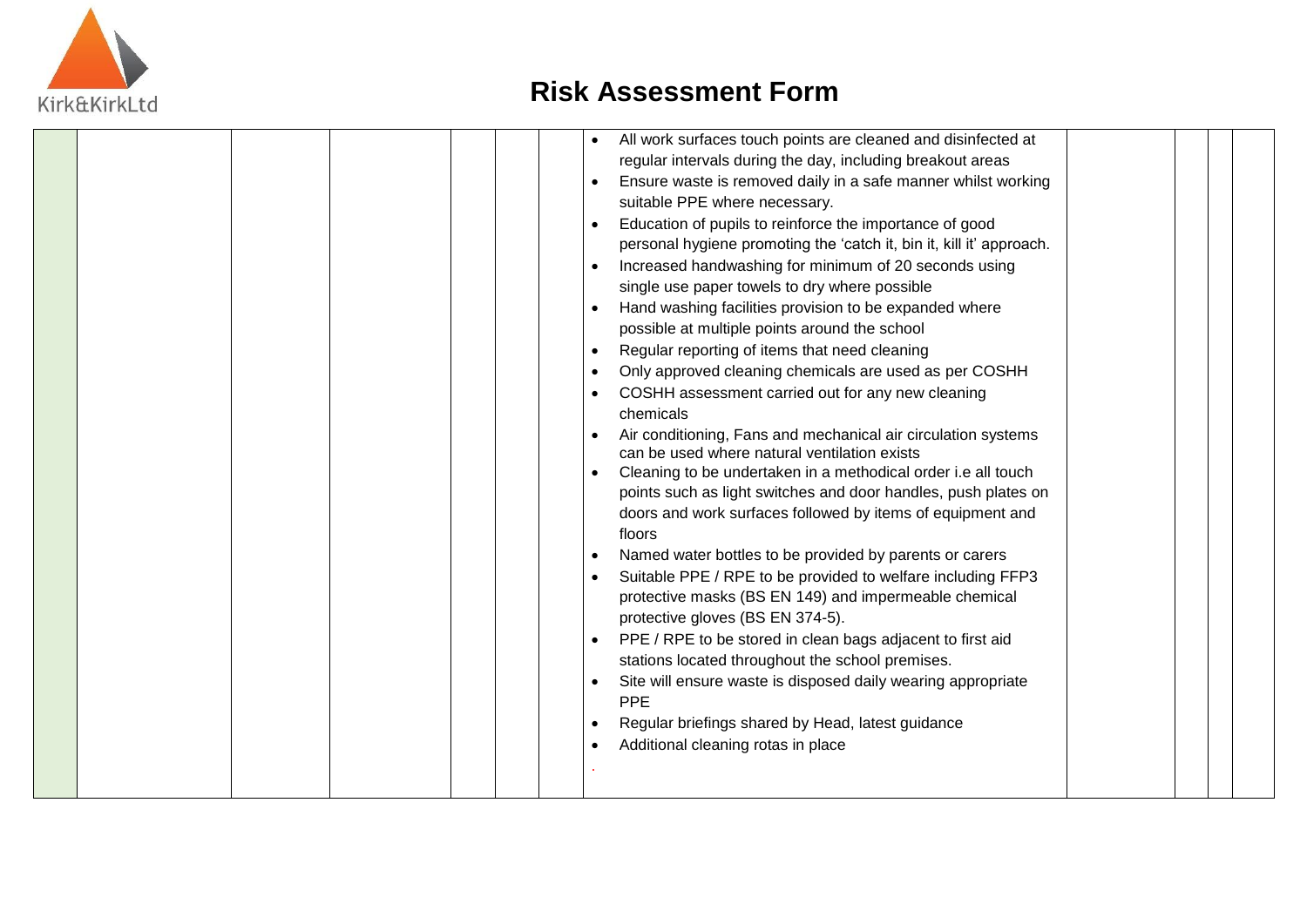

| 07 | <b>Avoidance of</b><br><b>Cross</b><br>contamination<br>between staff<br>members and<br>pupils:<br>a) specific to<br>T&L in<br>classrooms | C, T | Spread of<br>virus to larger<br>population | 4 | 5 | 20 | $\bullet$<br>$\bullet$<br>$\bullet$<br>$\bullet$<br>$\bullet$<br>$\bullet$<br>$\bullet$<br>$\bullet$ | Classrooms can be arranged to maximise learning<br>Staff reminded to keep classroom well ventilated (doors,<br>windows open as much as possible)<br>All pupils in KS1/KS2 will use their own stationery (pencils,<br>pens, rulers) as much as possible<br>Daily cleaning of washable items that children may use<br>Daily regular cleaning of classrooms and break out areas<br>Upon arrival at school, all pupils wash hands and sanitise.<br>Same process applied after breaktime, before and after<br>lunchtime<br>Frequent in class messages about 20sec hand wash (and use<br>of sanitiser as secondary alternative), catch it/bin it/kill it<br>Pupils advised to bring in labelled water bottles from home<br>External visitors / SEND specialists: HE room to be used.<br>Professionals to follow their own professional risk assessments<br>in line with NHS etc for SALT. Visitors will be asked to take a<br>lateral flow device (LFD) test before entering the setting.<br>Visitors are no longer required to wear face coverings<br>Good mental health and well-being activities /mindfulness /<br>support will be evident throughout the school through staff<br>awareness, pastoral care, PSHE sessions, transition sessions<br>SMSAs will support in class (lower school) ensuring children<br>have washed hands appropriately after lunchtime | Headteacher<br>and<br>delegated<br>authorities. | $\overline{2}$ | 4 | 8 |
|----|-------------------------------------------------------------------------------------------------------------------------------------------|------|--------------------------------------------|---|---|----|------------------------------------------------------------------------------------------------------|----------------------------------------------------------------------------------------------------------------------------------------------------------------------------------------------------------------------------------------------------------------------------------------------------------------------------------------------------------------------------------------------------------------------------------------------------------------------------------------------------------------------------------------------------------------------------------------------------------------------------------------------------------------------------------------------------------------------------------------------------------------------------------------------------------------------------------------------------------------------------------------------------------------------------------------------------------------------------------------------------------------------------------------------------------------------------------------------------------------------------------------------------------------------------------------------------------------------------------------------------------------------------------------------------------------------------------------------------------------|-------------------------------------------------|----------------|---|---|
| 08 | <b>Avoidance of</b><br><b>Cross</b><br>contamination<br>between staff<br>members:<br>a) staffroom                                         | C, T | Spread of<br>virus to larger<br>population | 4 | 5 | 20 | $\bullet$<br>$\bullet$                                                                               | In the office, staff to have set PC that they access, avoid<br>different members using the same PC in a day<br>Reception area to be cleaned daily<br>Non-office staff do not access the office area/rooms. Any blank<br>personnel forms will be kept by photocopier. Any other form<br>requests will be made by staff via email<br>Inventry screens to be cleaned daily<br>Hand sanitiser available next to inventory screen                                                                                                                                                                                                                                                                                                                                                                                                                                                                                                                                                                                                                                                                                                                                                                                                                                                                                                                                   | Headteacher<br>and<br>delegated<br>authorities. | $\overline{2}$ | 4 | 8 |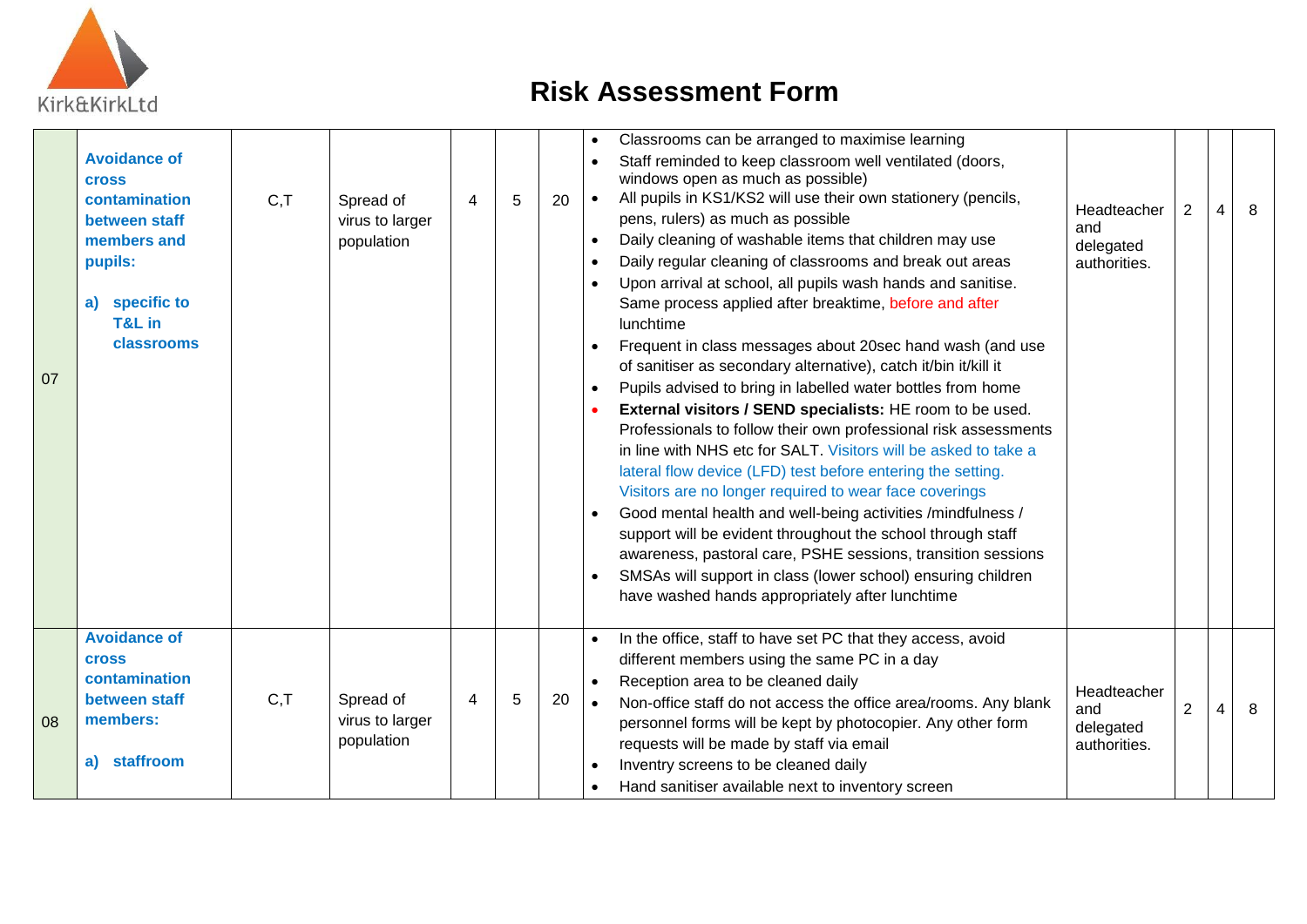

|   | offices /<br>$\mathbf{b}$<br>reception area                                                                          |      |                                            |   |   |    | Staff to primarily log in/out of inventry system using their pass<br>$\bullet$<br>If using the computers in staffroom, clean keyboard, mouse<br>before and after use with the products available<br>Dishwasher can be used but must be turned on daily<br>$\bullet$<br>Staff room table kept as clear as possible<br>Site/cleaners to deep clean staffroom daily<br>$\bullet$<br>Rainbow room: staff to ensure that door is always left open for<br>ventilation<br>Large/Small offices: Finance/Assistant Head/ Deputy Head -<br>staff to follow measures for good ventilation                                                                                                                                                                                                                                                                                                                                                                                                                                                             |                |   |
|---|----------------------------------------------------------------------------------------------------------------------|------|--------------------------------------------|---|---|----|--------------------------------------------------------------------------------------------------------------------------------------------------------------------------------------------------------------------------------------------------------------------------------------------------------------------------------------------------------------------------------------------------------------------------------------------------------------------------------------------------------------------------------------------------------------------------------------------------------------------------------------------------------------------------------------------------------------------------------------------------------------------------------------------------------------------------------------------------------------------------------------------------------------------------------------------------------------------------------------------------------------------------------------------|----------------|---|
| 9 | <b>Avoidance of</b><br><b>Cross</b><br>contamination<br>between staff<br>members and<br>pupils:<br>a) specific to PE | C, T | Spread of<br>virus to larger<br>population | 4 | 5 | 20 | Where possible, PE lessons will take place outside to support<br>social distancing.<br>If large sporting apparatus are used, they must be cleaned after<br>Headteacher<br>use by each group (this includes football goals, and basketball<br>and<br>hoops, objects that could be frequently touched)<br>delegated<br>Equipment should be cleaned regularly<br>authorities.<br>Water bottles should be bought to each lesson and filled prior to<br>the beginning of each PE lesson to prevent the need for<br>returning to class<br>Ensure there is sufficient tissues available for ensuring good<br>respiratory hygiene - i.e. 'catch it, bag it, bin it' approach.<br>Opportunities for handwashing before and after the lesson must<br>be available.<br>Children to access outside or hub toilets if needed during<br>lesson. One child at a time.<br>MUGA side entrance to remain open to enable access without<br>touching gate.<br>All first aid related incidents to be dealt with by welfare. Hub<br>door to be left/propped open | $\overline{2}$ | 8 |
|   | <b>Avoidance of</b><br><b>Cross</b>                                                                                  |      |                                            |   |   |    | Parents will not send in pupils who are feeling unwell                                                                                                                                                                                                                                                                                                                                                                                                                                                                                                                                                                                                                                                                                                                                                                                                                                                                                                                                                                                     |                |   |
|   |                                                                                                                      |      |                                            |   |   |    |                                                                                                                                                                                                                                                                                                                                                                                                                                                                                                                                                                                                                                                                                                                                                                                                                                                                                                                                                                                                                                            |                |   |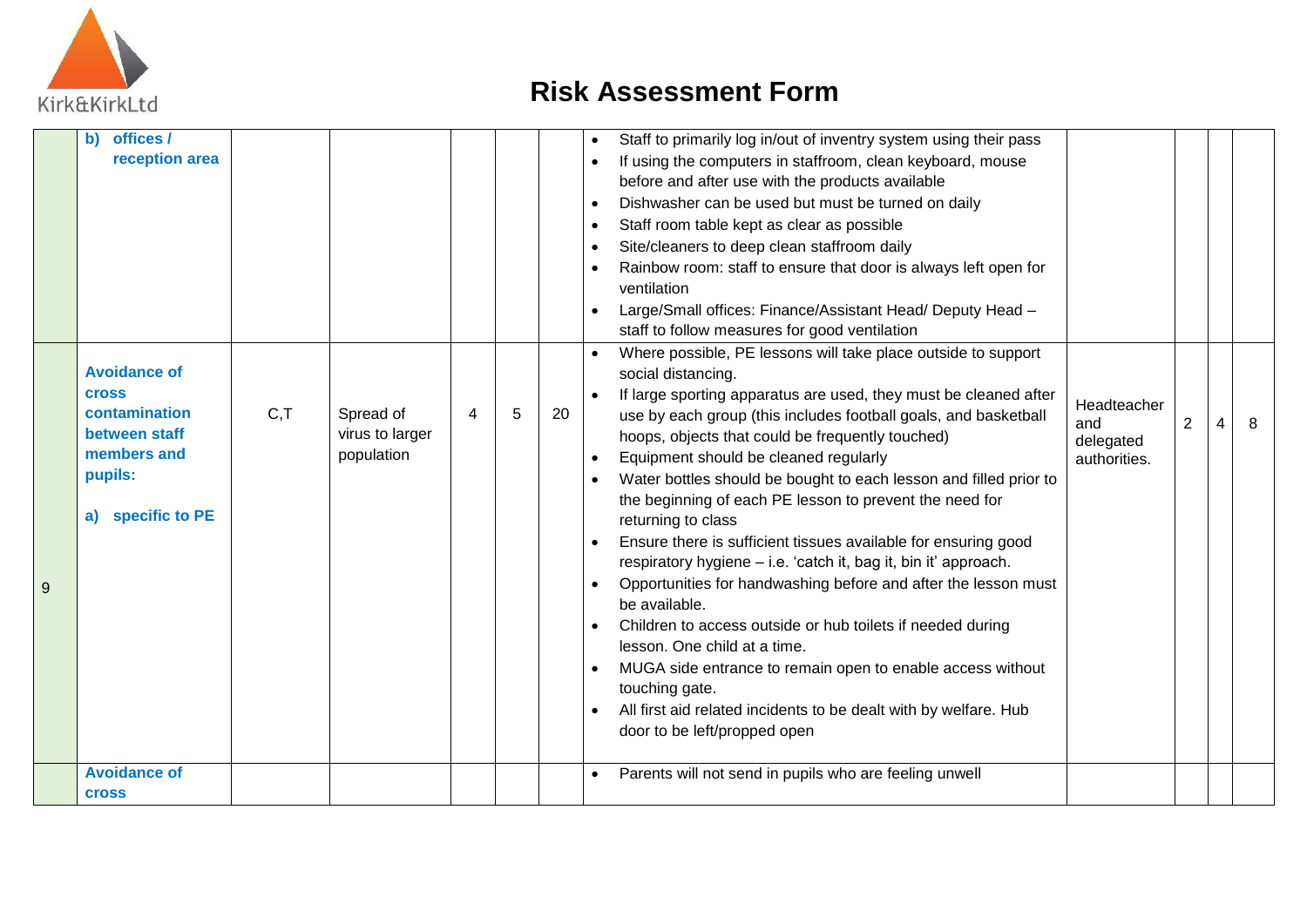

| 10 | contamination<br>between staff<br>members and<br>pupils:<br><b>Nelfare</b><br>practice | C, T | Spread of<br>virus to larger<br>population | 4 |  | 20 | Any child displaying cough and temperature will be sat with<br>Welfare in the hub, parent called to collect immediately. Any<br>Headteacher<br>staff displaying cough and temperature will leave school<br>and<br>immediately. Child/Staff will self-isolate at home until tested -<br>delegated<br>follow above procedure once results received (section 0.1)<br>authorities.<br>If any symptomatic child/staff use the hub toilet while they wait<br>to be collected/leave, toilet needs to be thoroughly cleaned<br>immediately after (before any use by someone else). As well as<br>any other affected area |  | 4 |  |
|----|----------------------------------------------------------------------------------------|------|--------------------------------------------|---|--|----|------------------------------------------------------------------------------------------------------------------------------------------------------------------------------------------------------------------------------------------------------------------------------------------------------------------------------------------------------------------------------------------------------------------------------------------------------------------------------------------------------------------------------------------------------------------------------------------------------------------|--|---|--|
|----|----------------------------------------------------------------------------------------|------|--------------------------------------------|---|--|----|------------------------------------------------------------------------------------------------------------------------------------------------------------------------------------------------------------------------------------------------------------------------------------------------------------------------------------------------------------------------------------------------------------------------------------------------------------------------------------------------------------------------------------------------------------------------------------------------------------------|--|---|--|

**Who at Risk (Impacted Personnel): Key** C: Pupils, pupils or young persons.

T: Teaching or support staff.

V: Visitors including parents or carers.

M: Members of the public.

O: Other third-party contractors including maintenance engineers, cleaners and agency staff.

S: Persons with special needs including those with learning difficulties or physical disabilities.